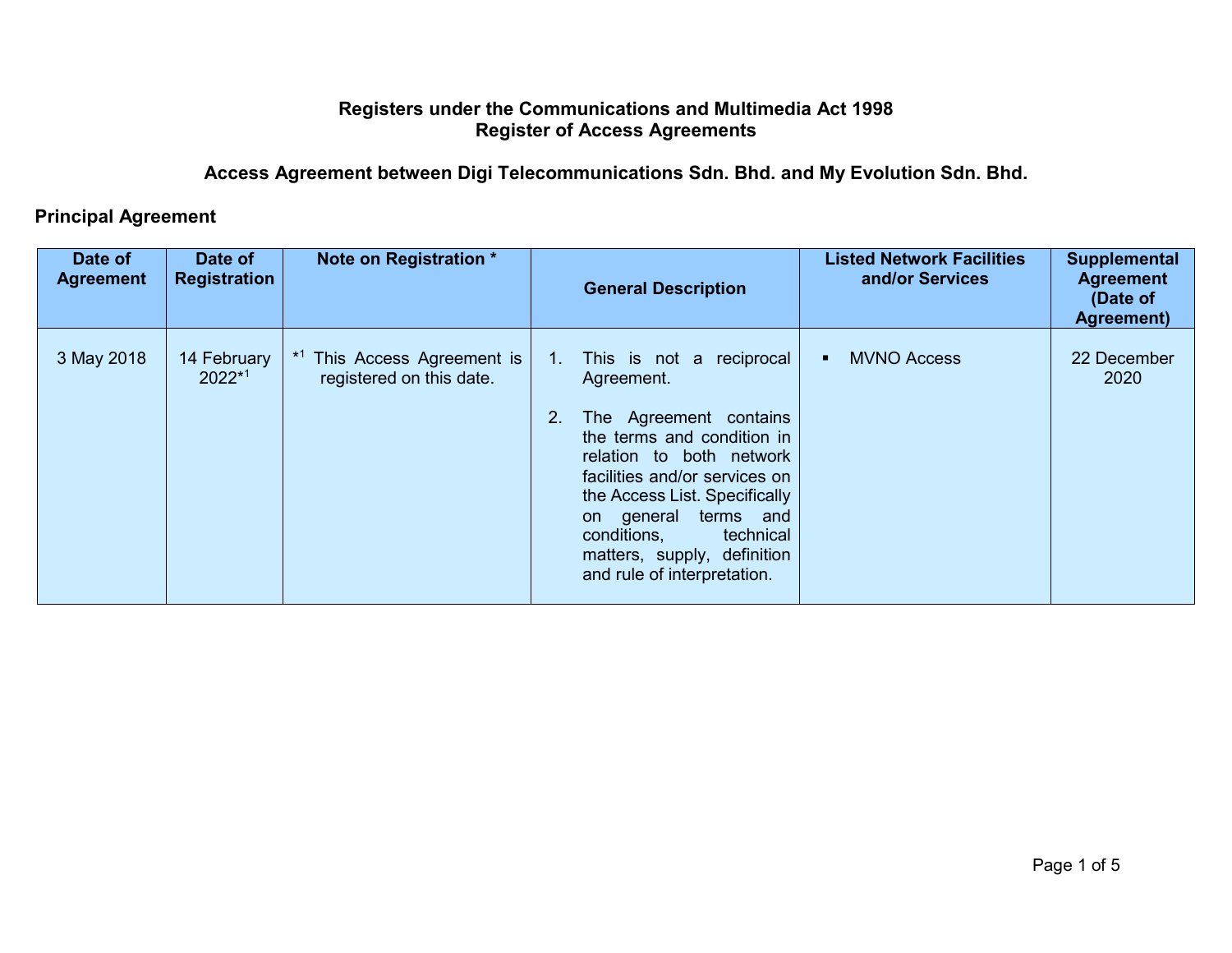## **Supplemental Agreement**

| No. | Date of<br><b>Supplemental</b> | <b>Date of Registration</b> | Note on Registration *                                                                                                                                                                                                                                                                                                                                                                                                                                                                                                                                                                                                                                                                                                                                                                                                          | <b>Listed Network Facilities and/or</b> |
|-----|--------------------------------|-----------------------------|---------------------------------------------------------------------------------------------------------------------------------------------------------------------------------------------------------------------------------------------------------------------------------------------------------------------------------------------------------------------------------------------------------------------------------------------------------------------------------------------------------------------------------------------------------------------------------------------------------------------------------------------------------------------------------------------------------------------------------------------------------------------------------------------------------------------------------|-----------------------------------------|
|     | <b>Agreement</b>               |                             |                                                                                                                                                                                                                                                                                                                                                                                                                                                                                                                                                                                                                                                                                                                                                                                                                                 | <b>Services</b>                         |
| 1.  | 22 December 2020               | 14 February 2022*1          | $*1$<br>This Supplemental Agreement is<br>registered on this date to give further<br>effect<br>Commission<br>to<br>the<br>Determination on the Mandatory<br>Standard on Access, Determination<br>No. 3 of 2016 and the following<br>amendments or modifications to the<br>principal Access Agreement.<br>Amendments to the principal Access<br>Agreement are as follows:<br>1. To amend Clause 7.1 in Section<br>7: Network Access and Other<br><b>Technical</b><br>Operational<br>or<br>Matters;<br>To amend Clause 7.12 in Section<br>$\mathcal{P}$<br>7: Network Access and Other<br><b>Technical or Operational Matters</b><br>ensure compliance with<br>to<br>subsections 5.14.5 and 5.14.6 of<br>the MSA;<br>3. To delete Clause 7.11.4 in<br>Section 7: Network Access and<br>Other Technical or Operational<br>Matters; | <b>MVNO Access</b><br>п                 |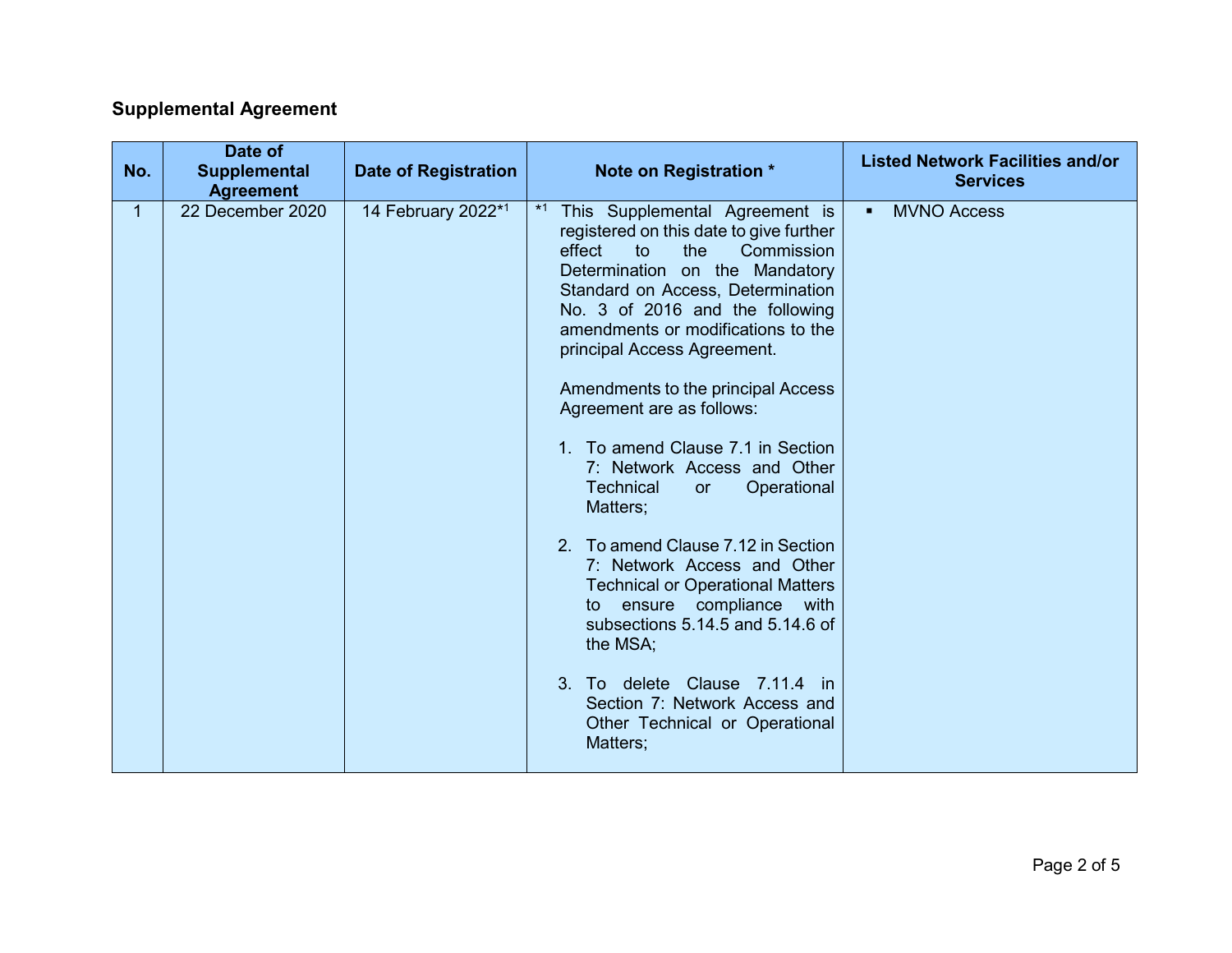| No. | Date of<br><b>Supplemental</b><br><b>Agreement</b> | <b>Date of Registration</b> | Note on Registration *                                                                                                                                                                     | <b>Listed Network Facilities and/or</b><br><b>Services</b> |
|-----|----------------------------------------------------|-----------------------------|--------------------------------------------------------------------------------------------------------------------------------------------------------------------------------------------|------------------------------------------------------------|
|     |                                                    |                             | 4. To amend Clause 7.15(a) in<br>Section 7: Network Access and<br>Other Technical or Operational<br>Matters to ensure compliance<br>5.10<br>with subsections<br>and<br>5.12.13 of the MSA; |                                                            |
|     |                                                    |                             | 5. To amend Clause 7.12 in Section<br>7: Network Access and Other<br><b>Technical or Operational Matters</b><br>ensure compliance<br>with<br>to<br>subsection 5.14.6 of the MSA;           |                                                            |
|     |                                                    |                             | 6. To delete Clause<br>$12.4.4$ in<br>12:Term,<br>Section<br>Renewal,<br><b>Suspension and Termination</b>                                                                                 |                                                            |
|     |                                                    |                             | 7. To amend Clause 12.5 in Section<br>12: Term, Renewal, Suspension<br>Termination to ensure<br>and<br>compliance<br>with<br>subsection<br>5.14.6 of the MSA;                              |                                                            |
|     |                                                    |                             | 8. To amend Clause 30.1 in Section<br>30: No Inducement to ensure<br>compliance<br>with<br>subsection<br>5.14.6 of the MSA;                                                                |                                                            |
|     |                                                    |                             | 9. To include new Clause 12.2A in<br>Section 12: Term, Renewal,<br>Suspension and Termination to<br>compliance<br>with<br>ensure<br>subsection 5.14.6 of the MSA                           |                                                            |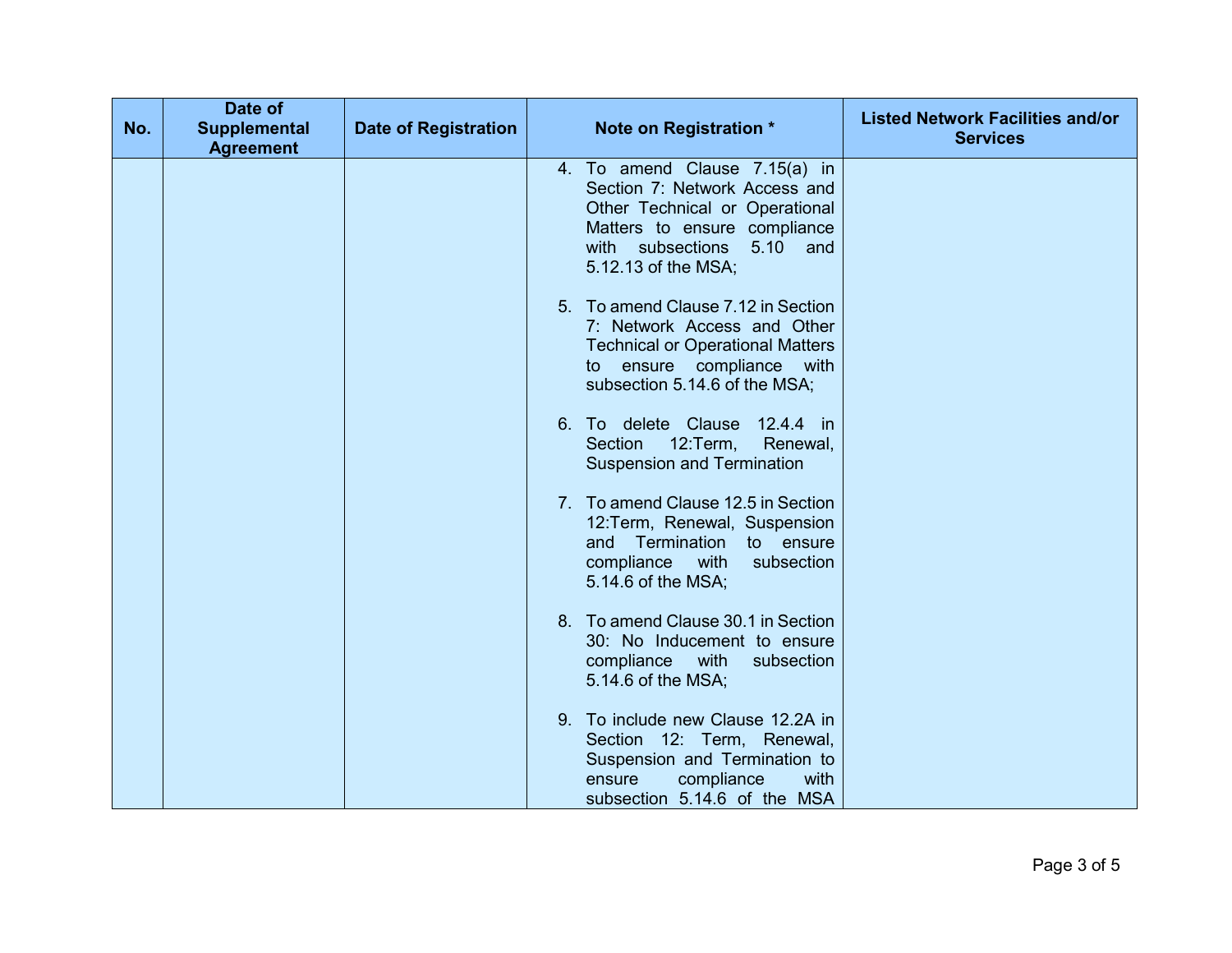| No. | Date of<br><b>Supplemental</b><br><b>Agreement</b> | <b>Date of Registration</b> | Note on Registration *                                                                                                                                                          | <b>Listed Network Facilities and/or</b><br><b>Services</b> |
|-----|----------------------------------------------------|-----------------------------|---------------------------------------------------------------------------------------------------------------------------------------------------------------------------------|------------------------------------------------------------|
|     |                                                    |                             | subsection 5.5 of<br>the<br>and<br>Commission Determination on<br>the Mandatory Standard for the<br>Provision of Services through a<br><b>Mobile Virtual Network;</b>           |                                                            |
|     |                                                    |                             | 10. To amend Clause 13.1 in Section<br>13: Consequences of Expiry<br>and/or Termination;                                                                                        |                                                            |
|     |                                                    |                             | 11. To amend Clause 15.1 in Section<br>15: Legislative Events to ensure<br>compliance<br>with<br>subsection<br>5.14.4 of the MSA;                                               |                                                            |
|     |                                                    |                             | 12. To include new Clause 19.2A in<br>19:<br>Confidential<br>Section<br>Information<br>to<br>ensure<br>compliance with subsection 5.6.9<br>of the MSA;                          |                                                            |
|     |                                                    |                             | 13. To amend Clause 3.6 in Part 2:<br><b>Invoicing Digi Services of Annex</b><br>VI: Charges and Invoicing to<br>compliance<br>with<br>ensure<br>subsection 5.11.16 of the MSA; |                                                            |
|     |                                                    |                             | 14. To amend Clause 2.1 in Annex<br>VII: Billing Dispute Procedure to<br>compliance<br>with<br>ensure<br>subsection 7.2 of Annexure A of<br>the MSA;                            |                                                            |